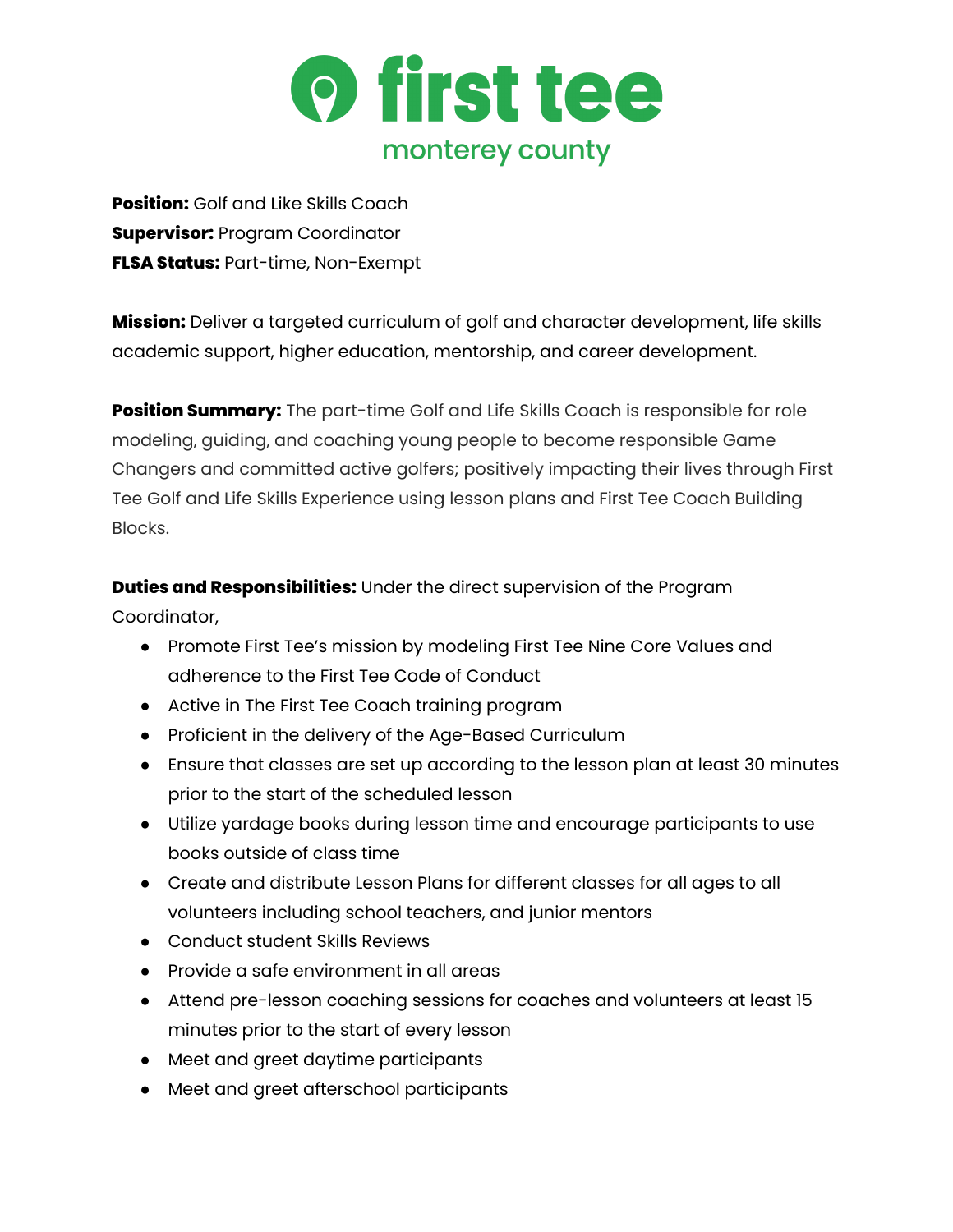- Maintain equipment including organization and security of equipment storage areas
- Encourage and assist qualified youth to participate in golf tournaments, TFT home office opportunities, and local chapter events
- Conduct "On-Course" orientations for participants, parents, and volunteers
- Participate in regular parent meetings and clinics
- Involve volunteers and golf professionals in First Tee Coach Program
- Be available for travel to attend academies, regional and annual meetings, and training sessions
- Schedule and attend participant reward and celebration events
- Convey the Chapter's brand image to the public
- Perform duties out of class, as assigned
- Assist Program Coordinator in representing the Chapter to the community and aid in fundraising, marketing, public relations, and communication efforts
- Assist the Program Coordinator in adhering to the operating budget
- Assist Program Coordinator with the development of new procedures, schedules, and programs
- Assist as a chapter contact for applicants, volunteers, teachers, principals, students, and parents
- Create flyers and notices to participants and parents regarding schedule changes, special events, and related routine communication
- Network with FT chapter colleagues and exchange best practice ideas
- Assist Program Coordinator and Executive Director with public education and outreach activities (School, Kiwanis, Rotary Chambers of Commerce, etc), including public presentations, advocacy, training, and testimony
- Assist with Parent Orientations and maintain communication with parents

## **Other Requirements**

- Successfully pass a criminal background check
- Successfully pass TB/Drug Screening
- Possess an appropriate California Driver's License with a driving record acceptable to First Tee - Monterey County

## **Preferred Qualifications**

- Recognized First Tee Coach or Master Coach
- Bachelor's Degree in the areas of Sports Administration, Education, Recreation Social Work, or related field
- Three years of experience as a PGA of America or LPGA teaching professional